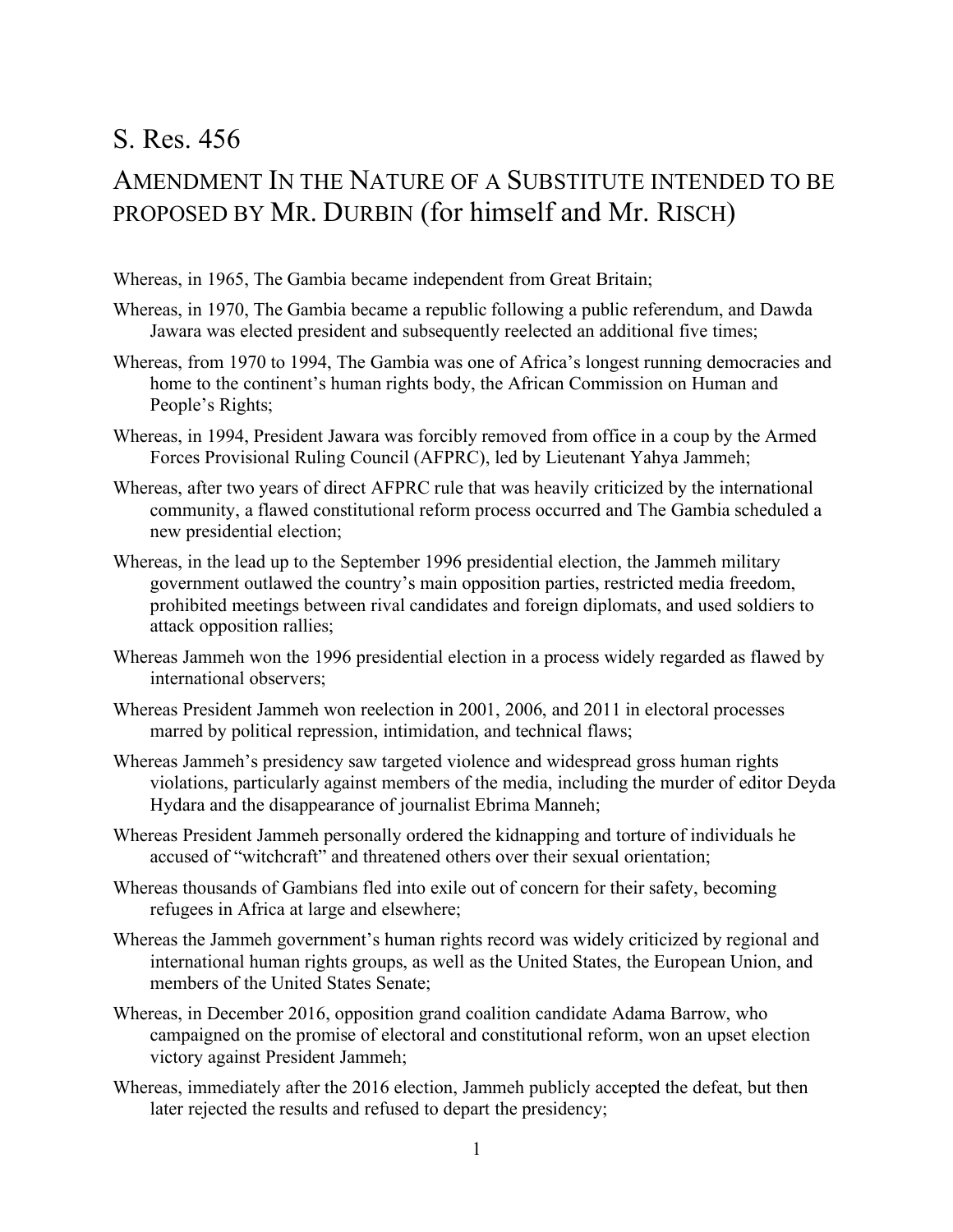- Whereas Jammeh's refusal to accept defeat was widely condemned, with the African Union refusing to recognize him as president and the Economic Community of West African States deploying an international intervention force to The Gambia;
- Whereas, on January 19, 2017, Barrow was sworn in as president at the Gambian Embassy in Senegal;
- Whereas, on January 20, 2017, Jammeh and his family departed The Gambia, reportedly stealing more than \$1,000,000,000 from state coffers, eventually to appear in Equatorial Guinea, where he remains in political exile with impunity;
- Whereas President Barrow initially agreed to limit his term to a three-year transition ending on January 19, 2020, but later stated his intent to serve the full five-year constitutional term;
- Whereas the Gambian Truth, Reconciliation, and Reparations Commission (TRRC) was established by an act of the Gambian Parliament to examine abuses committed during the Jammeh era and make recommendations as to whom to hold accountable;
- Whereas more than 370 victims and former government officials testified at widely viewed TRRC hearings that documented widespread human rights abuses;
- Whereas on November 25, 2021, the TRRC submitted its final report to President Barrow detailing the death of more than 240 people, torture, rape, and disappearances under the Jammeh regime;
- Whereas on December 4, 2021, The Gambia held the first post-Jammeh era presidential election, which included six presidential candidates;
- Whereas the December 4, 2021 election occurred peacefully, with high voter turnout and under the observation of a significant number of domestic and international monitors;
- Whereas, on December 5, 2021, The Gambia's Independent Electoral Commission (IEC) announced the results, showing that President Barrow had won reelection;
- Whereas, on December 5, 2021, domestic election observers and other stakeholders released a joint statement noting that "the elections were conducted generally in an atmosphere of transparency and fairness as observed by domestic and international observers" and reminded candidates of the Code of Conduct for Peaceful Elections provision to "accept the results of the election as announced by the Chairperson of the IEC";
- Whereas, on December 5, 2021, former President of Sierra Leone Ernest Bai Koroma, who led an election observation mission from the Economic Community of West African States (ECOWAS), appealed to all the Gambian candidates "to accept the outcome of the election in good faith";
- Whereas, on December 24, 2021, the Gambia Truth, Reconciliation, and Reparations Commission published its findings that former President Jammeh was responsible for more than 20 years of killings, torture, and rape and recommended that those responsible be prosecuted, saying, "To forgive and forget with impunity the violations and abuses ... would not only undermine reconciliation but would also constitute a massive and egregious coverup of the crimes committed.";
- Whereas, on December 28, 2021, the Gambia Supreme Court dismissed a challenge to the election results; and